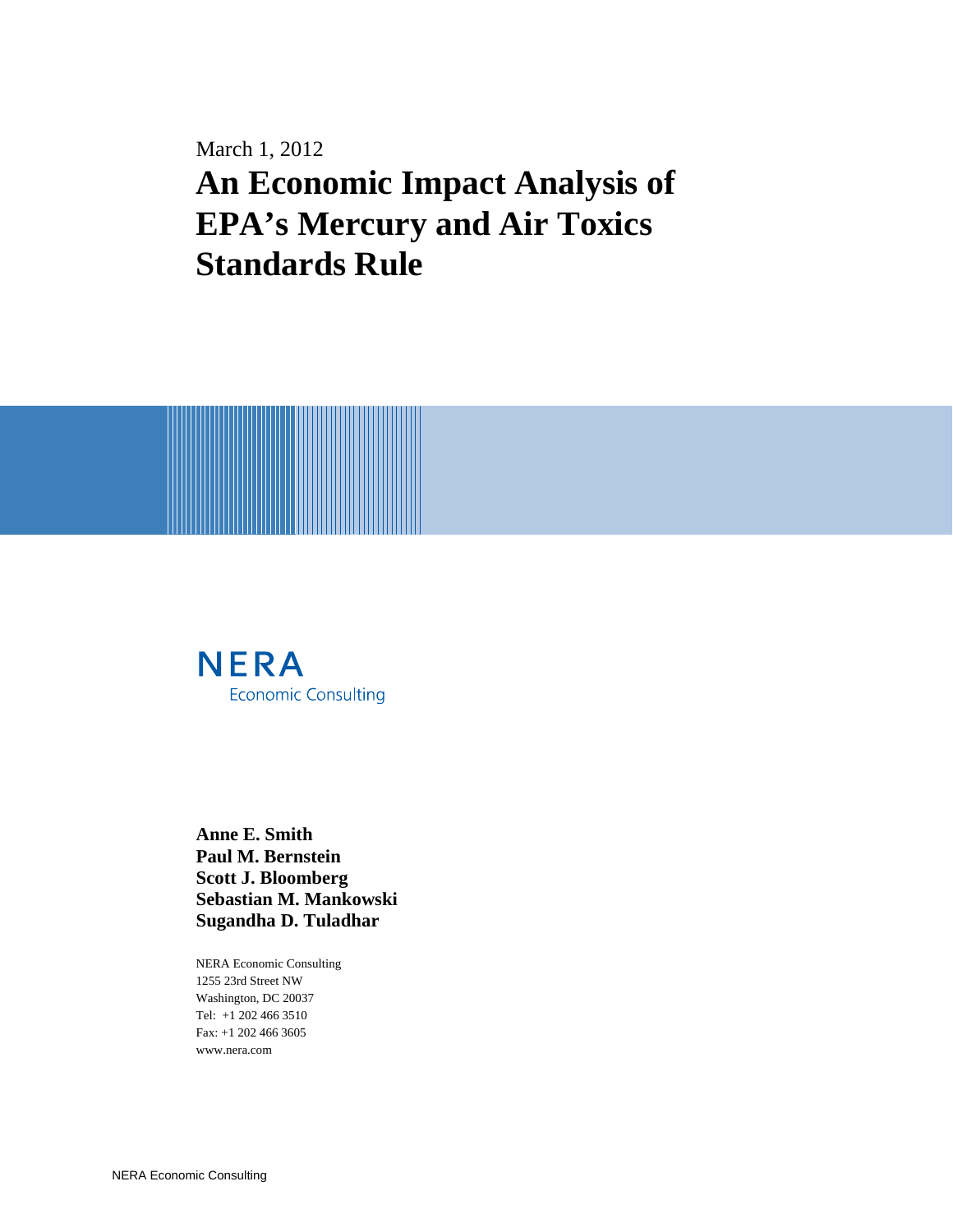### **Contents**

| CAPITAL COST REQUIREMENTS ARE ATTRIBUTABLE TO BOTH RETROFITS   |  |
|----------------------------------------------------------------|--|
|                                                                |  |
|                                                                |  |
|                                                                |  |
| OVERALL MACROECONOMIC IMPACTS ASSOCIATED WITH THE COSTS OF THE |  |
|                                                                |  |
|                                                                |  |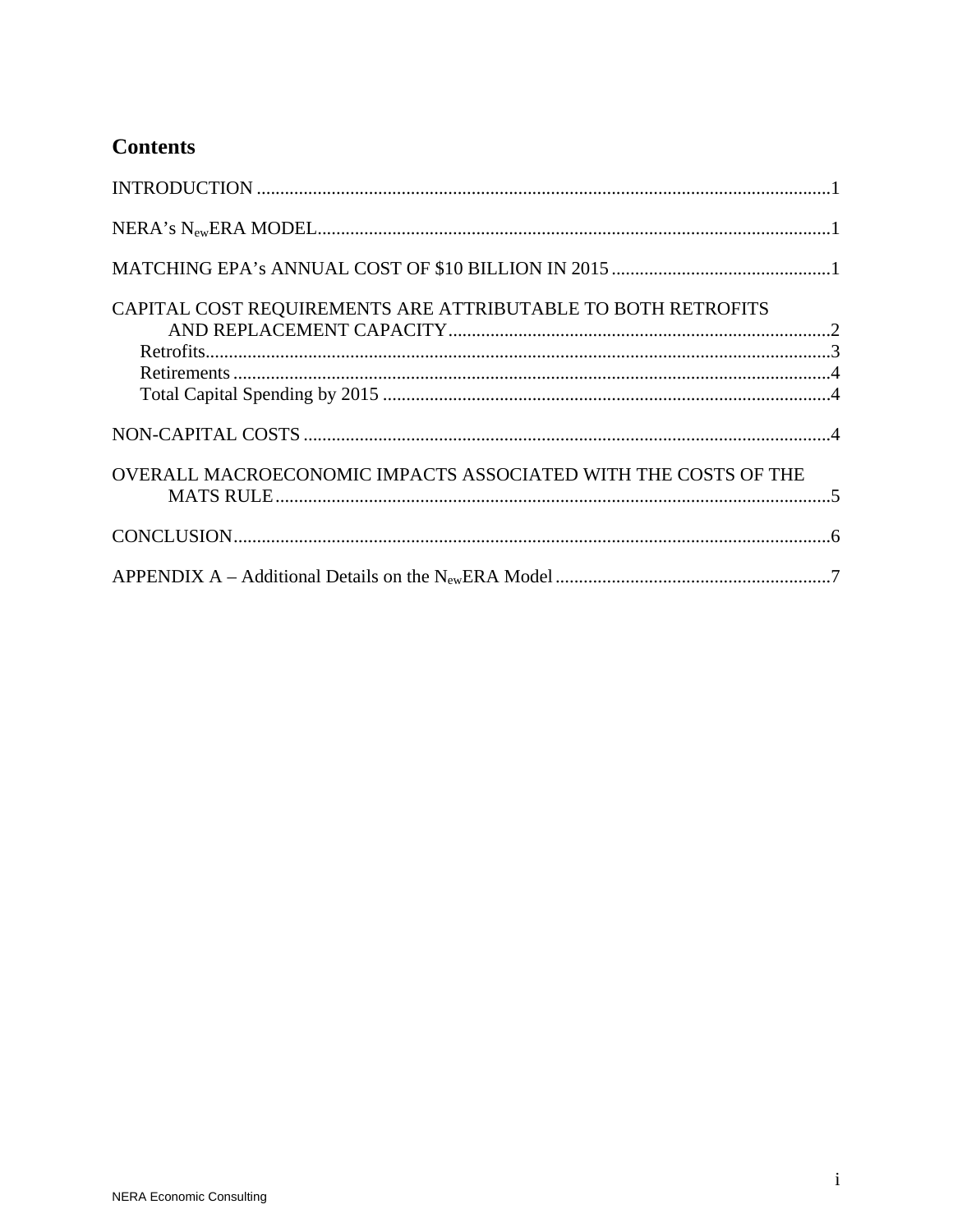## **INTRODUCTION**

On December 16, 2011, EPA released its final Mercury and Air Toxics Standards (MATS) Rule, accompanied by a Regulatory Impact Analysis (RIA) that reported the incremental cost to the U.S. electricity sector would be \$9.6 billion per year in 2015. This is a large cost to the U.S. economy and, therefore, the Rule merits close examination. NERA has the capability to analyze the electric sector impacts and associated macroeconomic impacts of emissions policies. In this paper, we analyze the economic impacts of the MATS Rule. Our analysis is designed to generally match the EPA assumptions in its own analysis, and to offer a broader range of insights about the impacts of that Rule than EPA provided in its RIA. This paper briefly summarizes the approach in our MATS analysis, compares our results to those that EPA has reported, and provides some further results that are available from our own analysis. A particular addition that this paper offers is insight into the overall economy-wide impacts of the Rule that can be expected to result from the costs that the U.S. electric sector is projected to bear under the MATS Rule – EPA did not provide such an economy-wide assessment in its RIA.

## **NERA's NewERA MODEL**

NERA's analysis was performed using NERA's  $N_{ew}$ ERA model.<sup>1</sup> The  $N_{ew}$ ERA model is an economy-wide economic model that includes a detailed representation of the electric sector. It has been designed to assess, on an integrated basis, system costs to the power sector to meet any specified policy scenario as well as the overall macroeconomic impacts of that policy scenario. For the power sector,  $N_{ew}ERA$  uses a unit-level representation of the power generation system that considers the actions each generator takes to new policies such as MATS by providing compliance options such as retrofitting, retiring, fuel switching and re-dispatching. The outputs of the model include a variety of electric sector-specific results such as number of retrofits (and types), number of retirements, number and types of new capacity additions, fuel usage, and total sector costs. In addition, because the  $N_{ew}ERA$  model includes all sectors of the economy we can also evaluate changes in fuel markets (most importantly, natural gas markets) and macroeconomic indicators such as GDP, consumption and employment measures. Additional information about the  $N_{ew}ERA$  model is included in Appendix A.

### **MATCHING EPA's ANNUAL COST OF \$10 BILLION IN 2015**

The initial focus of the analysis was to see how closely our own projected electric sector impacts might match the analysis that EPA performed. Note that EPA only considered the impacts of the policy on the electric sector; they did not consider the broader economic effects of the Rule on the economy that arise because of the impacts of the Rule on prices and resources throughout the economy. EPA forecast the impacts of the MATS Rule using the IPM model. EPA analyzed two policy scenarios: 1) a Baseline, which included the Cross-State Air Pollution Rule (CSAPR) that has since been stayed by the court,<sup>2</sup> and 2) MATS, which layers the requirements of the

 $\overline{a}$ 

<sup>1</sup> For additional technical details on the  $N_{ew}ERA$  model see http://www.nera.com/67\_7607.htm.

<sup>2</sup> On December 30, 2011, the United States Court of Appeals for the D.C. Circuit issued a ruling to stay CSAPR pending judicial review.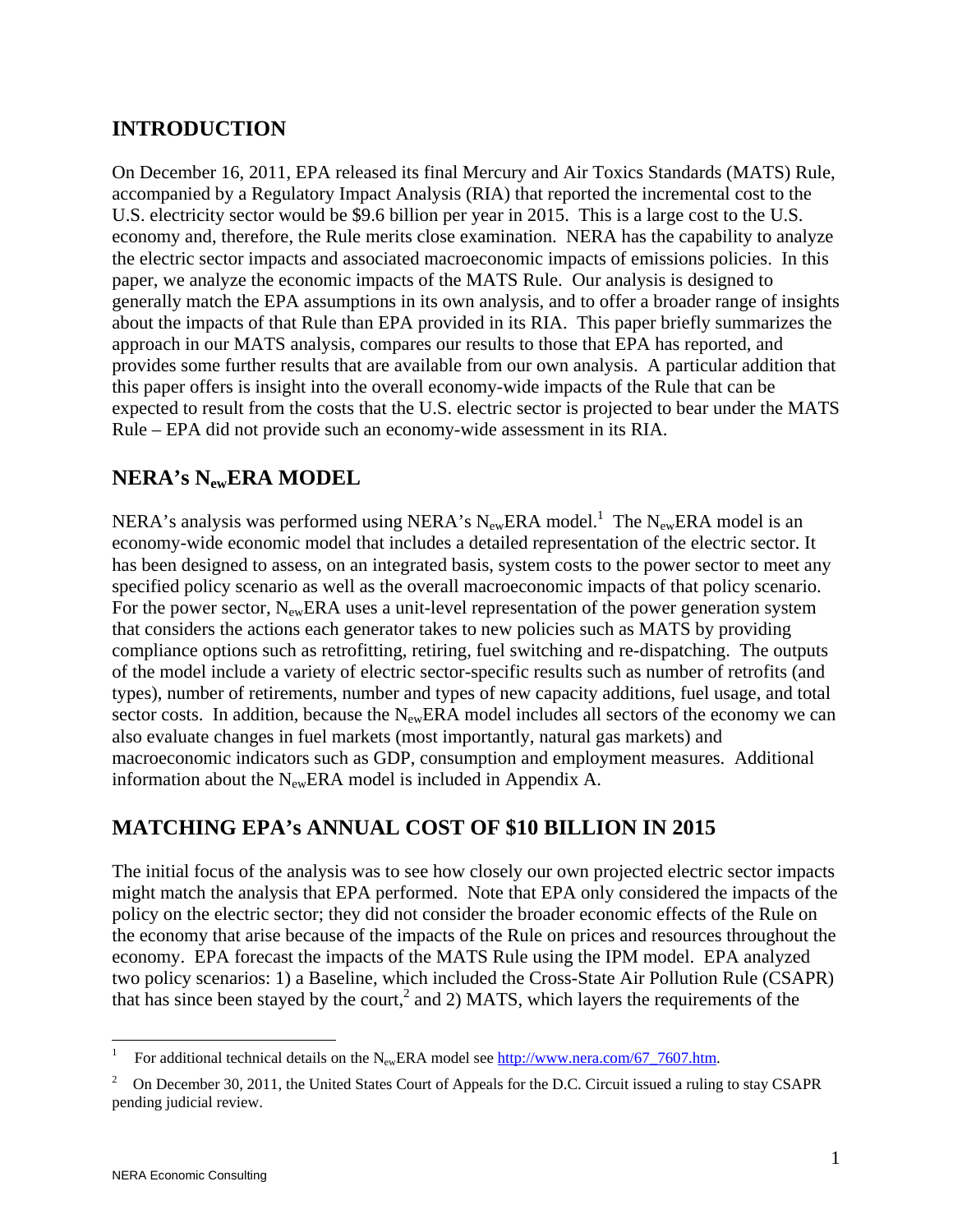MATS Rule on top of the Baseline; the impacts of the Rule (MATS) are calculated by comparing these two scenarios. The IPM model projected the incremental compliance costs to the electric sector in 2015 would be \$9.4 billion (in 2007\$).<sup>3</sup> EPA added another \$0.2 billion to that cost to reflect monitoring and administrative costs, which accounts for EPA's total cost being reported as \$9.6 billion. Our analysis did not include the extra \$0.2 billion, so our cost results, when stated as the annual cost in 2015, should be compared to IPM's estimate of \$9.4 billion (2007\$). Since the  $N_{ew}ERA$  model produces results in 2010\$, it is useful to convert the IPM cost estimate of \$9.4 billion in 2007\$ to its value in 2010\$: \$9.7 billion.

NERA initially analyzed the same two policy scenarios in the  $N_{ew}ERA$  model – a Baseline with CSAPR and a scenario with the addition of MATS on top of CSAPR. We also used EPA's assumptions about retrofit options and their costs. $4$  Doing so, we projected the incremental compliance costs to the electric sector in 2015 to be \$10.4 billion (in 2010\$), which is the result that is comparable to EPA's \$9.7 billion (in 2010\$). Figure 1 compares our cost results to those from IPM with more years, and also stated as present values.<sup>5</sup>

| <b>Annualized and Present Value Incremental Compliance Costs (Billions of 2010\$)</b> |        |        |        |        |  |  |  |  |
|---------------------------------------------------------------------------------------|--------|--------|--------|--------|--|--|--|--|
| $ PV(2014-2034) $<br>2030<br>2020<br>2015                                             |        |        |        |        |  |  |  |  |
| EPA (IPM)                                                                             | \$9.7  | \$9.0  | \$7.7  | \$89.9 |  |  |  |  |
| $NERA$ ( $N_{ew}ERA$ )                                                                | \$10.4 | \$10.8 | \$11.9 | \$94.8 |  |  |  |  |

**Figure 1: Comparison of Annualized Incremental Compliance Costs for MATS, Relative to CSAPR** 

# **CAPITAL COST REQUIREMENTS ARE ATTRIBUTABLE TO BOTH RETROFITS AND REPLACEMENT CAPACITY**

The U.S. electric sector must not only comply with the MATS Rule, but will likely also need to comply with CSAPR, which has been stayed by the U.S. Court of Appeals. Given the investments that will need to be made to comply with CSAPR (if the stay is removed) as utilities also work towards complying with MATS, it is useful to also compare the costs to comply with the MATS Rule and with CSAPR, relative to a Baseline that includes the Clean Air Interstate Rule (CAIR), which specifies the current  $SO_2$  and  $NO<sub>X</sub>$  limits that generators must meet.

We addressed this issue by evaluating a scenario that did not include CSAPR in the Baseline and instead had only CAIR, which is presently the actual existing regulation. CAIR is assumed to continue into its second phase starting in 2015. Thus, we are able to make comparisons of a scenario that includes both the MATS Rule and CSAPR with one that includes CAIR, but does not include either the MATS Rule or CSAPR. The remaining results presented in this paper are based on this comparison, unless otherwise stated.

 $\frac{1}{3}$ Regulatory Impact Analysis for the Final Mercury and Air Toxics Standards, December 2011, p. 3-13.

<sup>4</sup> The only difference in assumptions about retrofit options in the  $N_{ew}ERA$  runs was to limit Dry Sorbent Injection (DSI) to units burning subbituminous coals and that have capacity less than 300 MW.

<sup>5</sup> In calculating the net present value, we used a real discount rate of 5%.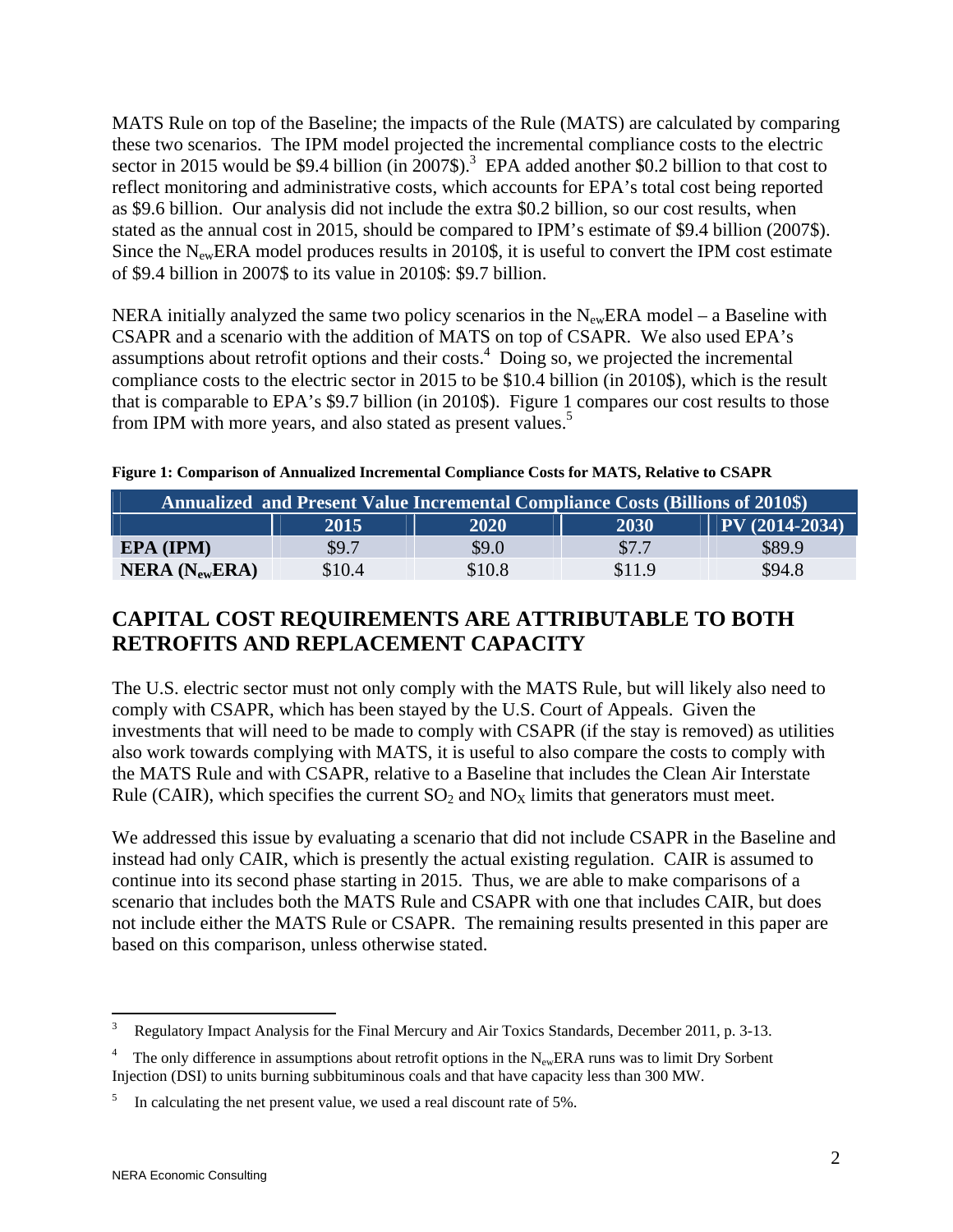There are some important details about costs that EPA did not report, but that we can report from our own analysis based on the  $N_{ew}ERA$  model. One of these is the level of total capital that electric companies will need to raise within the implementation period. EPA only reports the annual capital payments that companies incur over time to "pay back" the upfront spending. Annualized costs have relevance because they may affect electricity rates. However, the level of spending that must occur upfront is of relevance for other reasons. For example, it indicates how leveraged companies may have to become, which can affect their borrowing costs and their stock valuate.

The capital costs are associated with both pollution control retrofits and new capacity to replace capacity retired as a result of the Rule. Reporting only the annualized costs masks the significant increase in capital that would be required in order to comply with the MATS Rule. We thus turn to the key drivers of capital spending prior to 2015.

#### **Retrofits**

EPA's analysis shows that in 2015 the MATS Rule (incremental to CSAPR being fully implemented first) will entail 60 GW of scrubber retrofits (wet scrubbers, dry scrubbers and dry sorbent injection combined), 63 GW of scrubber upgrades, 99 GW of activated carbon injection  $(ACI)$  and at least 102 GW of fabric filters.<sup>6</sup> In contrast, our analysis shows an incremental 64 GW of scrubbers, 70 GW of ACI and 124 GW of fabric filters (the scrubber retrofit numbers are 70 GW if compared relative to CAIR). The details on the retrofits are in Figure 2.

| <b>Scenario</b>                              | <b>WFGD</b>      | <b>DFGD</b> | <b>DSI</b>     | <b>Total</b><br><b>Scrub</b> | <b>SCR</b>            | <b>ACI</b>     | FF             |  |  |
|----------------------------------------------|------------------|-------------|----------------|------------------------------|-----------------------|----------------|----------------|--|--|
| <b>EPA Results (IPM)</b>                     |                  |             |                |                              |                       |                |                |  |  |
| Base (CSAPR)                                 | 55               | 6           | 9              | 70                           | $\overline{0}$        | $\overline{0}$ | $\theta$       |  |  |
| <b>CSAPR/MATS</b>                            | 52               | 26          | 52             | 130                          | $\overline{0}$        | 99             | 102            |  |  |
| Delta                                        | $-3$             | 19          | 44             | 60                           | $\boldsymbol{\theta}$ | 99             | 102            |  |  |
| <b>NERA Results (<math>N_{ew}ERA</math>)</b> |                  |             |                |                              |                       |                |                |  |  |
| <b>CAIR</b>                                  | 18               | $\theta$    | $\theta$       | 18                           | 15                    | $\overline{7}$ | $\overline{4}$ |  |  |
| <b>CSAPR</b>                                 | 18               | 6           | $\overline{0}$ | 24                           | 15                    | 7              | 9              |  |  |
| <b>CSAPR/MATS</b>                            | 19               | 47          | 22             | 88                           | 16                    | 78             | 128            |  |  |
| <b>Delta from CSAPR</b>                      | $\boldsymbol{l}$ | 41          | 22             | 64                           | $\overline{2}$        | 70             | 124            |  |  |
| <b>Delta from CAIR</b>                       | $\boldsymbol{l}$ | 47          | 22             | 70                           | $\overline{2}$        | 70             | 124            |  |  |

#### **Figure 2: Summary of 2015 Retrofit Additions**

Note: Deltas may not add up due to rounding.

 $\frac{1}{6}$ Regulatory Impact Analysis for the Final Mercury and Air Toxics Standards, p. 3-15.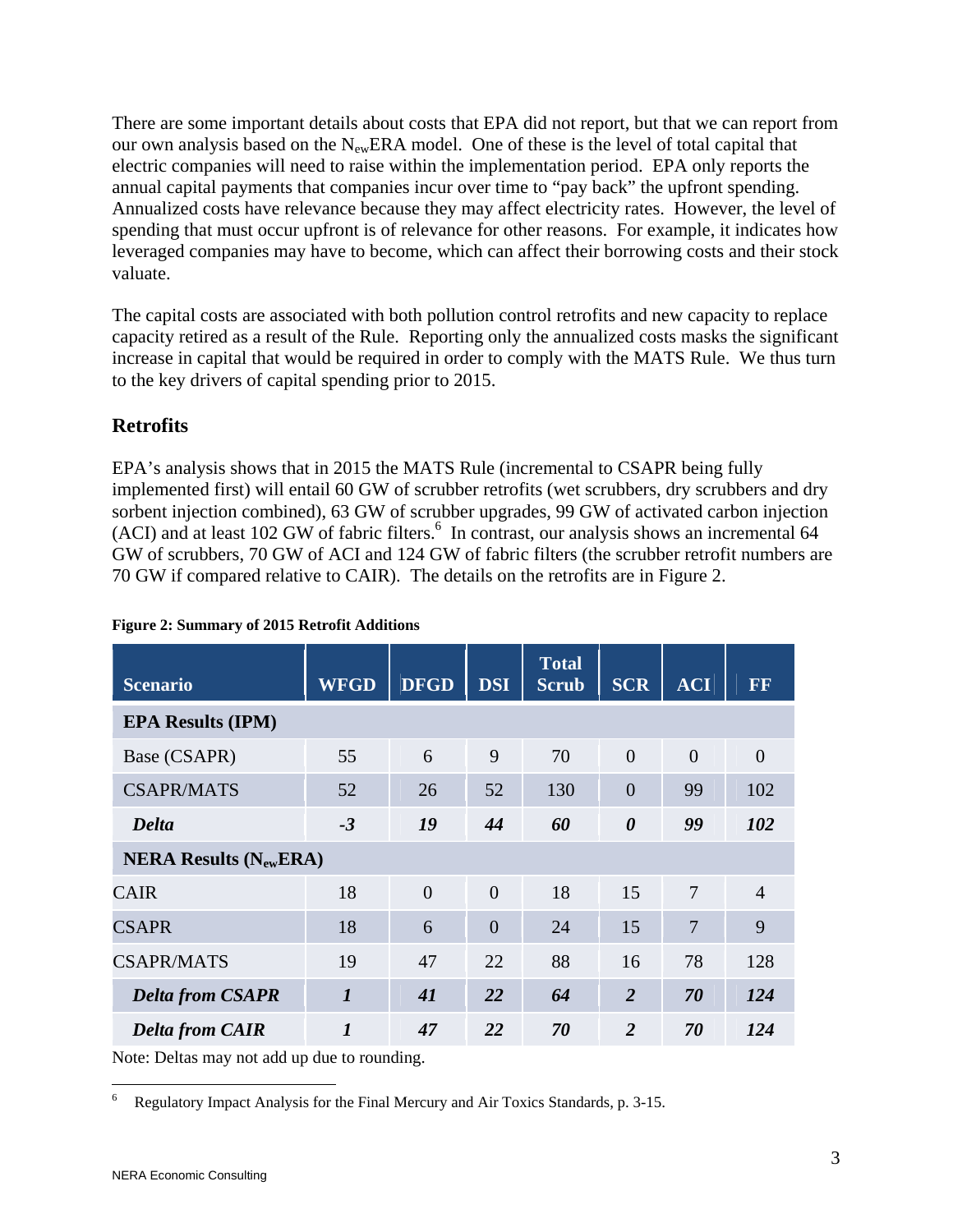#### **Retirements**

The other component of the capital spending relates to new capacity to replace coal-fired generators that economically retire due to the compliance requirements of the MATS Rule. EPA projects that the MATS Rule will result in an incremental 5 GW of coal-fired capacity retiring by 2015 relative to CSAPR. Our analysis of the MATS Rule has an incremental 19 GW of coalfired capacity retiring as a result of the MATS Rule relative to CSAPR. We project 23 GW of retirements relative the Baseline without CSAPR. We note, however, that the Baseline without CSAPR has 15 GW of retirements in it, so that the total capacity retired through 2015, once both CSAPR and MATS are applied, is 38 GW. (It is about the same even if only the MATS Rule is imposed on top of the CAIR-only Baseline.) Almost all of the incremental retirements are in states east of the Mississippi River.

Some of the retired capacity is replaced by new natural gas-fired combined cycle units. This has to occur in some locations in order to maintain reserve margins.<sup>7</sup> However, when reserve margins do not force replacement capacity, a significant part of the generation that comes from those retired units in the Baseline is replaced by greater generation from existing natural gas combined cycle units in the same region. Nationally, by 2015 there is an incremental build of 1 GW of natural gas combined cycle units and an incremental build of 1.5 GW of combustion turbines driven by the MATS and CSAPR Rules combined. (It is about the same even if only the MATS Rule is imposed on top of the CAIR-only Baseline.)

#### **Total Capital Spending by 2015**

Thus, there are capital costs incurred due to retrofits and replacement capacity. Between 2012 and 2015, the model projects that this capital requirement would be \$84 billion to comply with both MATS and CSAPR. This represents a 30% increase over the capital requirements in a Baseline with either CAIR or CSAPR. Such an increase might create financing challenges for individual operating companies and the sector as a whole, which could lead to credit downgrades and possibly higher costs of borrowing. We have not attempted to include these potential costs in our estimates (nor has EPA included them in theirs).

# **NON-CAPITAL COSTS**

The capital spending is the most significant feature of the costs. In addition, there are increased costs of generation that are due to: the greater use of natural gas to displace the coal-fired plants that retire specifically as a result of the MATS Rule, operating costs of the retrofits, and the reductions in unit efficiencies resulting from the retrofits themselves.<sup>8</sup> To some extent, these added operating costs are offset by reduced costs of maintaining the coal plants that are retired. The net effect of these operating costs, plus the annualized capital payments for the \$84 billion in investment, is reflected in the total costs that were reported in Figure 1.

 $\overline{a}$ 7 Each region in the model has a reserve margin. If the available capacity relative to the region's peak demand falls below the required reserve level then capacity must be added to the system.

<sup>8</sup> The retrofits often require additional power from the facility to operate, resulting in a net reduction in the efficiency of the plant.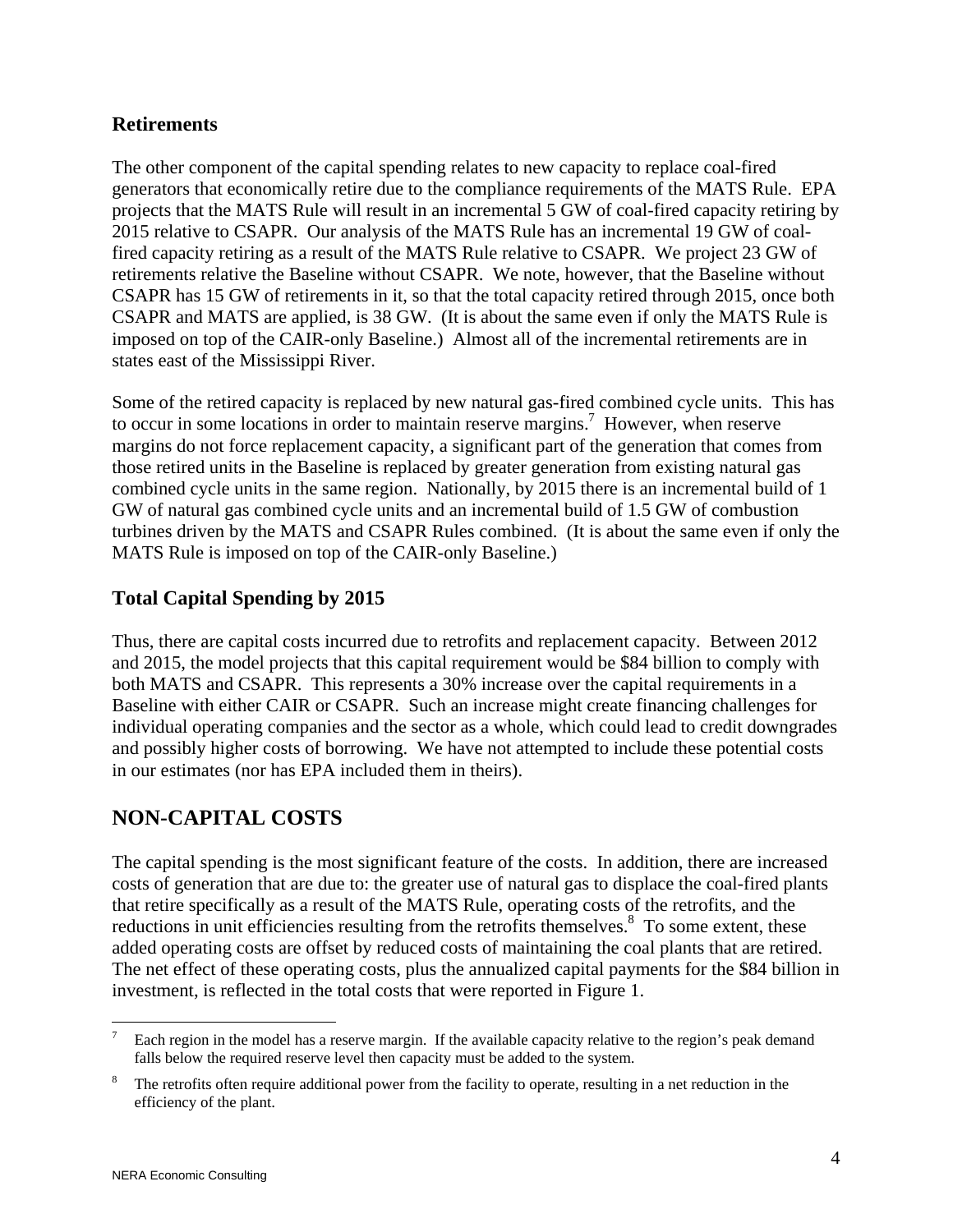# **OVERALL MACROECONOMIC IMPACTS ASSOCIATED WITH THE COSTS OF THE MATS RULE**

The consequences of the MATS Rule are not just limited to the electric sector. The electric sector has to invest significant capital to comply with the MATS Rule. This capital and other added spending for compliance will induce lower industrial output (because the cost of power, natural gas, and other commodities will increase) and hence drive down income for workers. Although the investments also will create jobs installing the retrofits and building new power plants, the net effect of complying with the MATS Rule will be an increase in the costs of electricity and natural gas, and will produce a drag on the economy as a whole. EPA did not evaluate the MATS Rule using a macroeconomic model so they could not produce a net impact on jobs; instead they cited an estimated 46,000 short-term jobs and 8,000 long-term utility jobs created.9

Because the  $N_{ew}ERA$  model integrates electric sector costs with the rest of the economy, our analysis also directly estimates the impacts on wages and net employment as a result of the MATS Rule. Our estimate of the net impact (inclusive of job gains associated with installing retrofits and building new power plants) of the MATS Rule in 2015 is a loss in income equivalent to 180,000 full-time jobs (215,000 full-time jobs if compared relative to CAIR). Figure 3 shows that while the largest job losses are in 2015, there are continuing job losses over time as the economy shrinks due to higher energy costs.

#### **Figure 3: Change in Full-Time Job Equivalents**

| <b>Change in Full-Time Job</b><br><i>Equivalents (Thousands)</i> | 2015   | 2018  | 2021   | 2024   |
|------------------------------------------------------------------|--------|-------|--------|--------|
| <b>CSAPR/MATS</b> (relative to CSAPR)                            | $-180$ |       | $-6()$ | $-5()$ |
| <b>CSAPR/MATS</b> (relative to CAIR)                             | $-215$ | $-15$ | $-75$  | -85    |

The costs of the MATS Rule are also reflected in several other common economic measures. For example, the present value of GDP losses from 2012 through 2035 would be between \$84 and \$112 billion dollars (\$84 billion is relative to CSAPR, \$112 billion is relative to CAIR). Figure 4 shows the annual GDP losses and the present value loss through 2035. Not surprisingly, the largest loss is in 2015 when the MATS Rule is assumed to be fully implemented.

 $\overline{a}$ 9 Regulatory Impact Analysis for the Final Mercury and Air Toxics Standards, p. 6-1.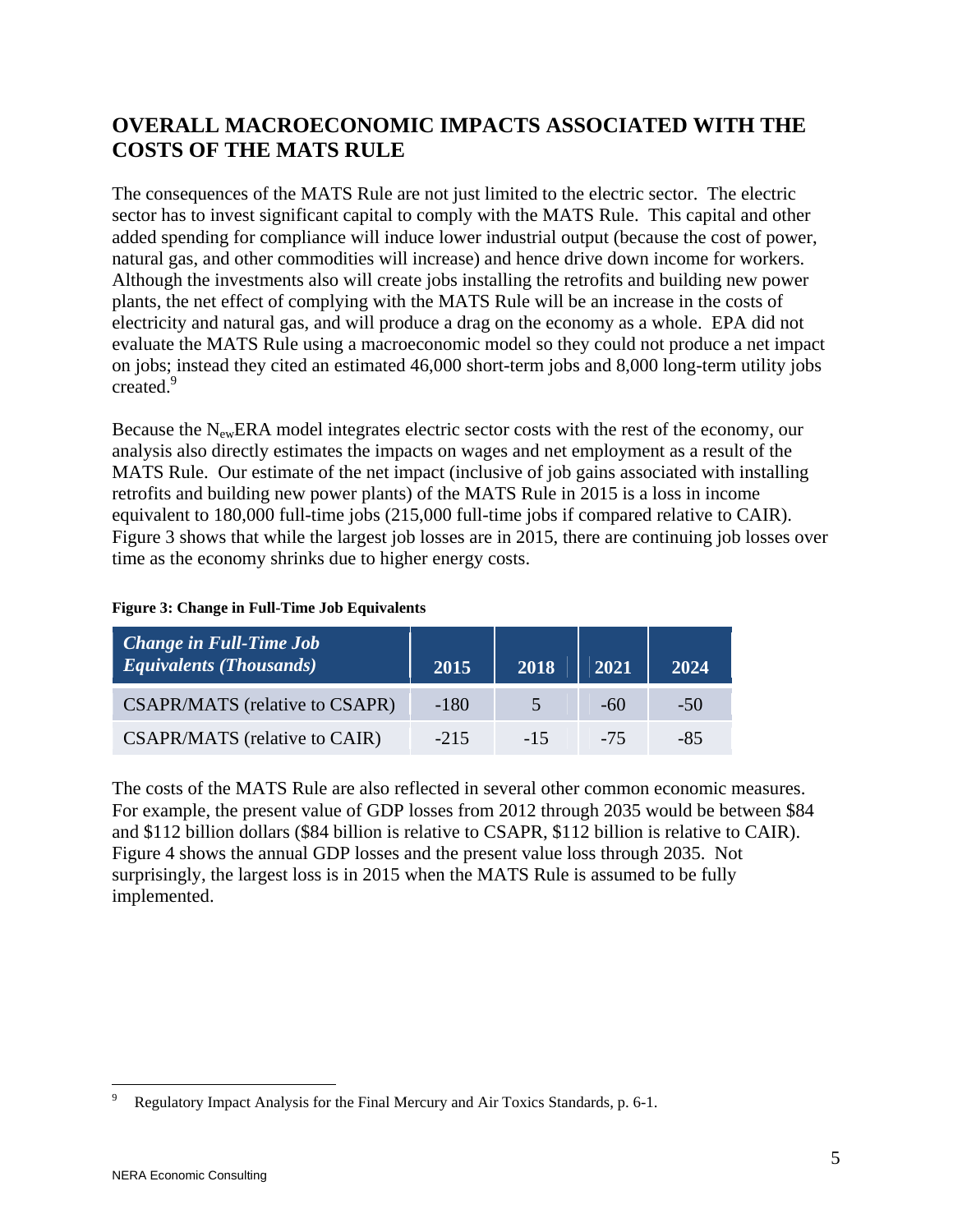|  |  | <b>Figure 4: Change in Gross Domestic Product</b> |  |
|--|--|---------------------------------------------------|--|
|  |  |                                                   |  |

| <b>Change in GDP</b><br>$(Billions of 2010\$ | 2012    | 2015     | 2018 | 2021    | $\sqrt{2024}$ $\sqrt{2027}$ $\sqrt{2030}$ |         |         | 2033    | <b>Present</b><br><b>Value</b> |
|----------------------------------------------|---------|----------|------|---------|-------------------------------------------|---------|---------|---------|--------------------------------|
| <b>CSAPR/MATS</b><br>(relative to CSAPR)     | $-\$1$  | $-$ \$22 | \$1  | $-$ \$4 | $-$ \$4                                   | $-$ \$4 | $-$ \$5 | $-$ \$5 | $-$ \$84                       |
| <b>CSAPR/MATS</b><br>(relative to CAIR)      | $-$ \$3 | $-$ \$25 | \$1  | $-$ \$4 | $-$ \$7                                   | $-$ \$7 | $-57$   | $-$ \$7 | $-112$                         |

Similar to GDP, the MATS Rule also leads to losses in consumption or disposable income for consumers. The present value of consumption losses from 2012 through 2035 would be between \$35 and \$71 billion dollars (\$35 billion is relative to CSAPR, \$71 billion is relative to CAIR). Figure 5 shows the annual consumption losses and the present value loss through 2035. For consumption, the largest losses are in 2012 as investment has to ramp up to meet the 2015 compliance deadline, which requires a diversion of funds from consumption to investment.

#### **Figure 5: Change in Consumption (billions, 2010\$**

| <b>Change in Consumption</b><br>(Billions of 2010\$) | 2012  | 2015 | 2018 | 2021           |                | $\vert$ 2024 $\vert$ 2027 $\vert$ 2030 $\vert$ 2033 |      | <b>Present</b><br><b>Value</b> |
|------------------------------------------------------|-------|------|------|----------------|----------------|-----------------------------------------------------|------|--------------------------------|
| CSAPR/MATS (relative to<br>CSAPR)                    | $-10$ | $-3$ |      | $\overline{0}$ | $\overline{0}$ | $\overline{0}$                                      | $-1$ | $-35$                          |
| <b>CSAPR/MATS</b> (relative to<br>CAIR)              | $-13$ | $-5$ | $-1$ | $-2$           | $-2$           | $-2$                                                |      | $-71$                          |

### **CONCLUSION**

Both NERA's analysis with the  $N_{ew}$ ERA model and EPA's analysis with IPM find that complying with the MATS Rule will impose annual costs on the electric sector that are approximately \$10 billion in 2015 and almost \$100 billion on a present value through 2034. Not included in these numbers are the potential for higher financing costs due to the more than \$80 billion in incremental capital that will be required in 2015.

NERA's analysis goes a step further than EPA's analysis in a few different ways. First, we also looked at the cost of complying with the MATS Rule relative to a Baseline with CAIR (instead of CSAPR). This comparison may be more relevant given that the electric sector must be working towards compliance with both the MATS Rule and CSAPR (assuming that the current stay is lifted). Second, because the  $N_{ew}ERA$  model is an integrated model of the entire economy, we are able to identify the economic impacts outside of the electric sector, which were largely ignored by EPA. These include significant net declines in labor wages, which would result in losses of full-time job equivalents; declines in the growth of the U.S. economy as measured by GDP; and declines in consumption, or household disposable income.